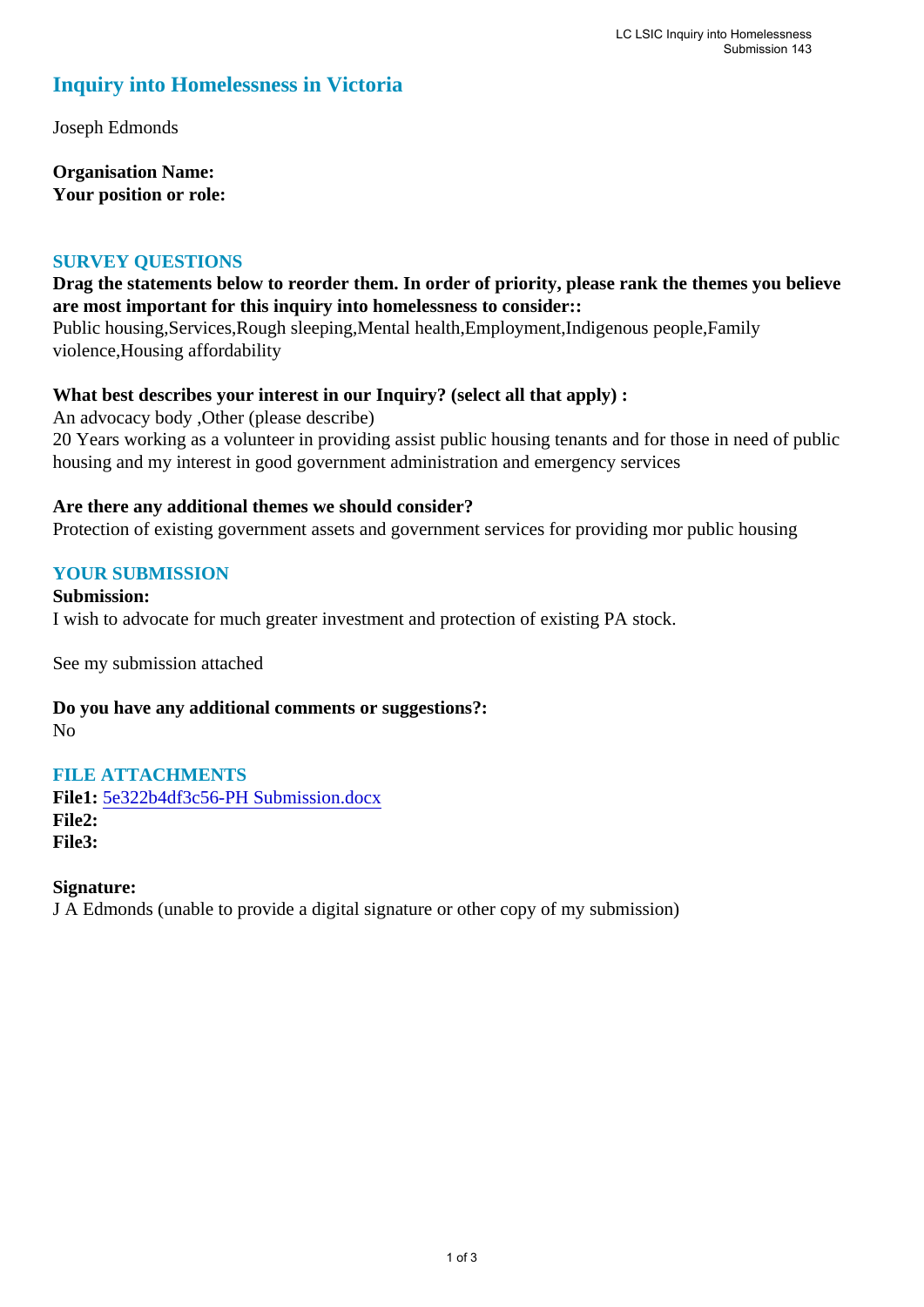## **SUBMISSSIONTO INQUIRY ON HOMELESSNESS IN VICTORIA**

"Homelessness" can only be addressed by a drastic increase in public housing ("PH"). **Homelessness can only be properly addressed if enough PH is made available for those suffering homelessness**.

My experience as a lawyer for a Victorian Statutory Corporation and my many years working as a volunteer for the St Vincent de Paul Society Inc. assisting persons and families living in public housing, have made me proud of my association with the PH Networks which champion the need for urgent investment in PH as the major solution to the heart-ache and injustice of homelessness. I have therefore adopted the recommendations advanced by them in their submissions to this Review.

I cannot endorse more fully their advocacy in favour of PH as the answer to and proven model for reversing the harm we have caused by our inaction and lack of success, inadequate investment and misuse of government resources in meeting the challenges of homelessness.

**Public Housing means** housing that is owned and managed by Government. PH does satisfy the needs of the homeless and those vulnerable to homelessness because rents are fixed at 25% of tenants` income, they have security of tenure, and all those on low incomes are accepted.

State Governments have instead for the past 30 years been handing over the management and/or ownership of their housing to private Housing Associations, also known as Community Housing. As well, State and Federals Governments have provided those Associations and private investors with other subsidy and financial support to provide what they mistakenly call "affordable housing", which in any case is well beyond the financial means of the homeless and those vulnerable to homelessness. The Housing Associations charge well above 25% of the tenants` income, do not give security of tenure, and cherrypick those they want, leading to many higher income tenants being given priority over those on lower incomes.

Adding to the problem, Government-owned land has been sold off to private investors, and 100% PH estates demolished, to be replaced by a combination of private housing and Housing Association-managed and/or owned properties.

The solution to homelessness is therefore: